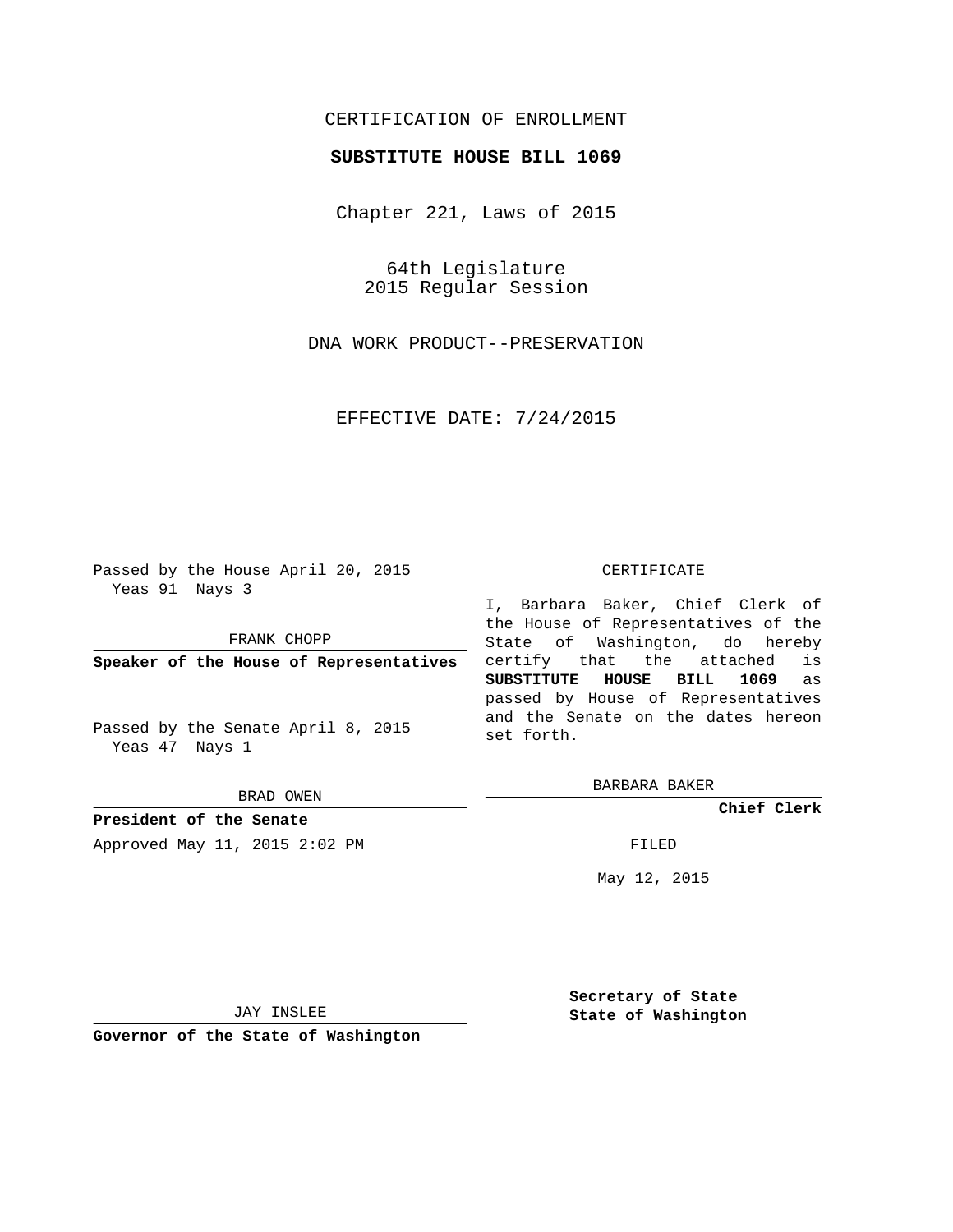### **SUBSTITUTE HOUSE BILL 1069**

AS AMENDED BY THE SENATE

Passed Legislature - 2015 Regular Session

## **State of Washington 64th Legislature 2015 Regular Session**

**By** House Public Safety (originally sponsored by Representatives Orwall, Appleton, Kagi, Gregerson, Reykdal, Carlyle, Stanford, Sawyer, Fitzgibbon, Jinkins, Hudgins, Goodman, Clibborn, Moeller, Moscoso, Farrell, and Fey)

READ FIRST TIME 01/23/15.

1 AN ACT Relating to preservation of DNA work product; and adding a 2 new chapter to Title 5 RCW.

3 BE IT ENACTED BY THE LEGISLATURE OF THE STATE OF WASHINGTON:

 NEW SECTION. **Sec. 1.** (1) In any felony case initially charged as a violent or sex offense, as defined in RCW 9.94A.030, a governmental entity shall preserve any DNA work product that has been secured in connection with the criminal case according to the following guidelines:

 (a) Except as provided in (b) of this subsection, where a defendant has been charged and convicted in connection with the case, the DNA work product must be maintained throughout the length of the sentence, including any period of community custody extending through 13 final discharge;

 (b) Where a defendant has been convicted and sentenced under RCW 9.94A.507 in connection with the case, the DNA work product must be maintained for ninety-nine years or until the death of the defendant, 17 whichever is sooner; and

 (c) Where no conviction has been made in connection with the case, the DNA work product must be maintained for ninety-nine years or throughout the period of the statute of limitations pursuant to 21 RCW 9A.04.080, whichever is sooner.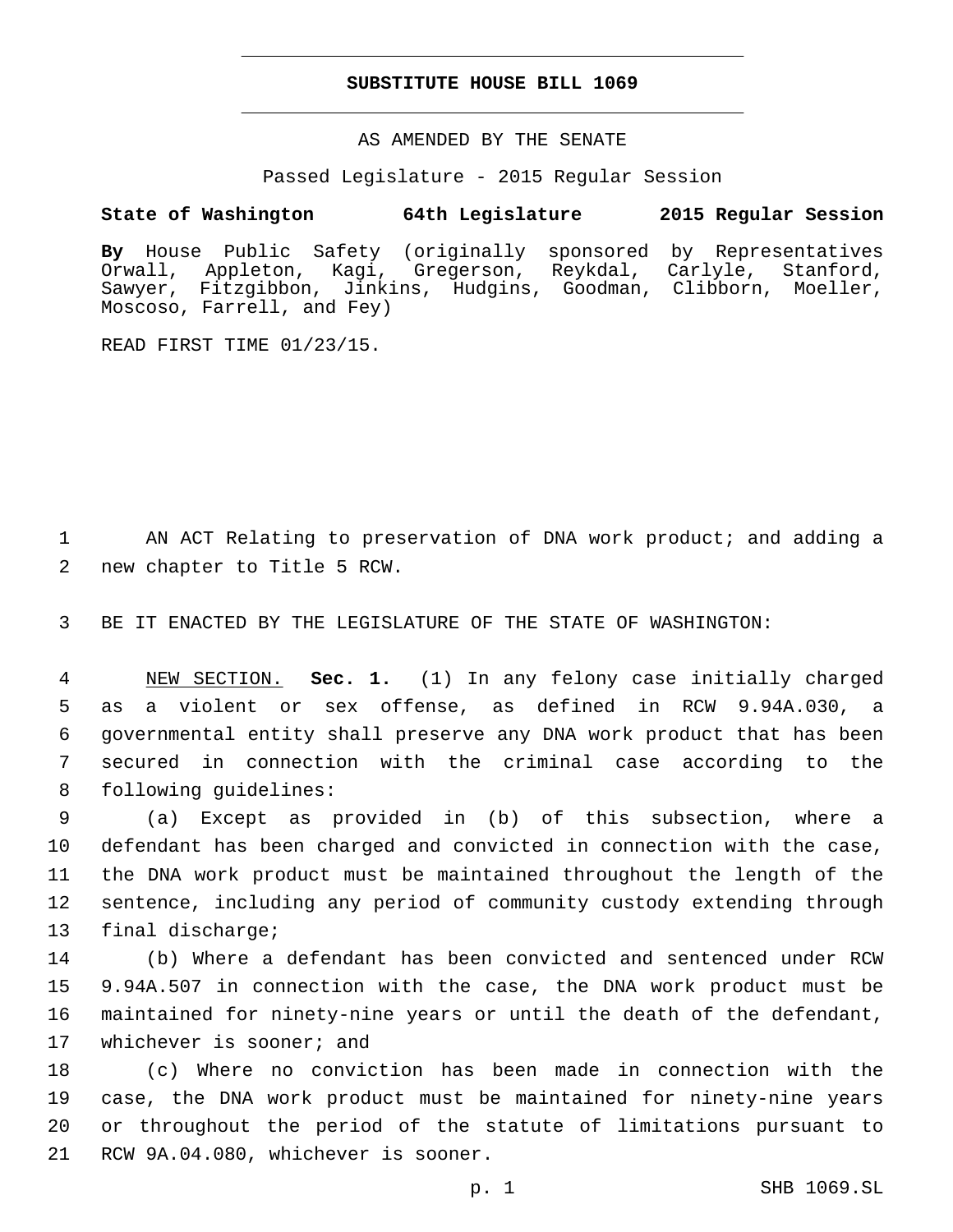(2) Notwithstanding subsection (1) of this section, in any felony case regardless of whether the identity of the offender is known and law enforcement has probable cause sufficient to believe the elements of a violent or sex offense as defined in RCW 9.94A.030 have been committed, a governmental entity shall preserve any DNA work product, including a sexual assault examination kit, secured in connection with the criminal case for ninety-nine years or throughout the period of the statute of limitations pursuant to RCW 9A.04.080, whichever is 9 sooner.

10 (3) For purposes of this section:

 (a) "Amplified DNA" means DNA generated during scientific 12 analysis using a polymerase chain reaction.

 (b) "DNA work product" means (i) product generated during the process of scientific analysis of such material, except amplified DNA, material that had been subjected to DNA extraction, and DNA extracts from reference samples; or (ii) any material contained on a microscope slide, swab, in a sample tube, cutting, DNA extract, or some other similar retention method used to isolate potential biological evidence that has been collected by law enforcement as part of its investigation and prepared for scientific analysis, whether or not it is submitted for scientific analysis and derived 22 from:

(A) The contents of a sexual assault examination kit;

- 24 (B) Blood;
- 25 (C) Semen;
- (D) Hair;
- 27 (E) Saliva;
- (F) Skin tissue;28
- 29 (G) Fingerprints;
- 30 (H) Bones;
- 31 (I) Teeth; or

 (J) Any other identifiable human biological material or physical 33 evidence.

 Notwithstanding the foregoing, "DNA work product" does not include a reference sample collected unless it has been shown through DNA comparison to associate the source of the sample with the 37 criminal case for which it was collected.

 (c) "Governmental entity" means any general law enforcement agency or any person or organization officially acting on behalf of the state or any political subdivision of the state involved in the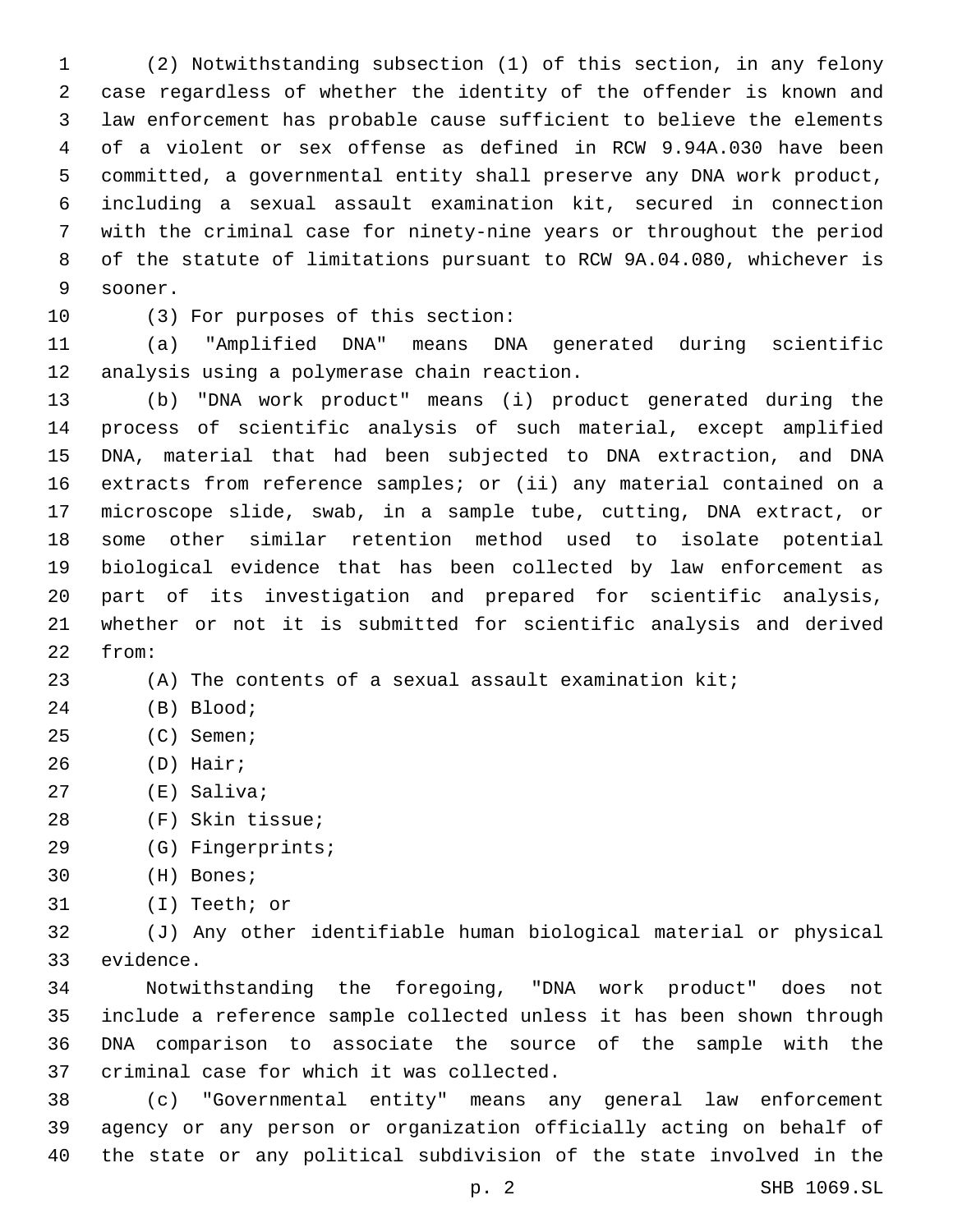collection, examination, tracking, packaging, storing, or disposition of biological material collected in connection with a criminal 3 investigation relating to a felony offense.

 (d) "Reference sample" means a known sample collected from an individual by a governmental entity for the purpose of comparison to 6 DNA profiles developed in a criminal case.

 (4) The failure of a law enforcement agency to preserve DNA work product does not constitute grounds in any criminal proceeding for challenging the admissibility of other DNA work product that was preserved in a case, and any evidence offered may not be excluded by a court on those grounds. The court may not set aside the conviction or sentence or order the reversal of a conviction under this section on the grounds that the DNA work product is no longer available. Unless the court finds that DNA work product was destroyed with malicious intent to violate this section, a person accused of committing a crime against a person has no cause of action against a law enforcement agency for failure to comply with the requirements of this section. If the court finds that DNA work product was destroyed with malicious intent to violate this section, the court may impose appropriate sanctions. Nothing in this section may be construed to create a private right of action on the part of any individual or entity against any law enforcement agency or any contractor of a law 23 enforcement agency.

 NEW SECTION. **Sec. 2.** (1) Nothing in this chapter precludes the trial court from ordering the destruction of DNA reference samples contributed by a defendant who was charged and acquitted or whose conviction was overturned in connection with a violent or sex offense as defined in RCW 9.94A.030.

 (2)(a) A person may submit an application to the Washington state patrol to have his or her DNA reference sample data expunged from the Washington state patrol's DNA identification system in cases where: (i) The person's DNA reference sample was collected and entered into the system and (ii) the charges against the person were dismissed with prejudice or the person was found not guilty.

 (b) The Washington state patrol must expunge the person's DNA reference sample data if he or she meets the criteria established in 37 law or by rule.